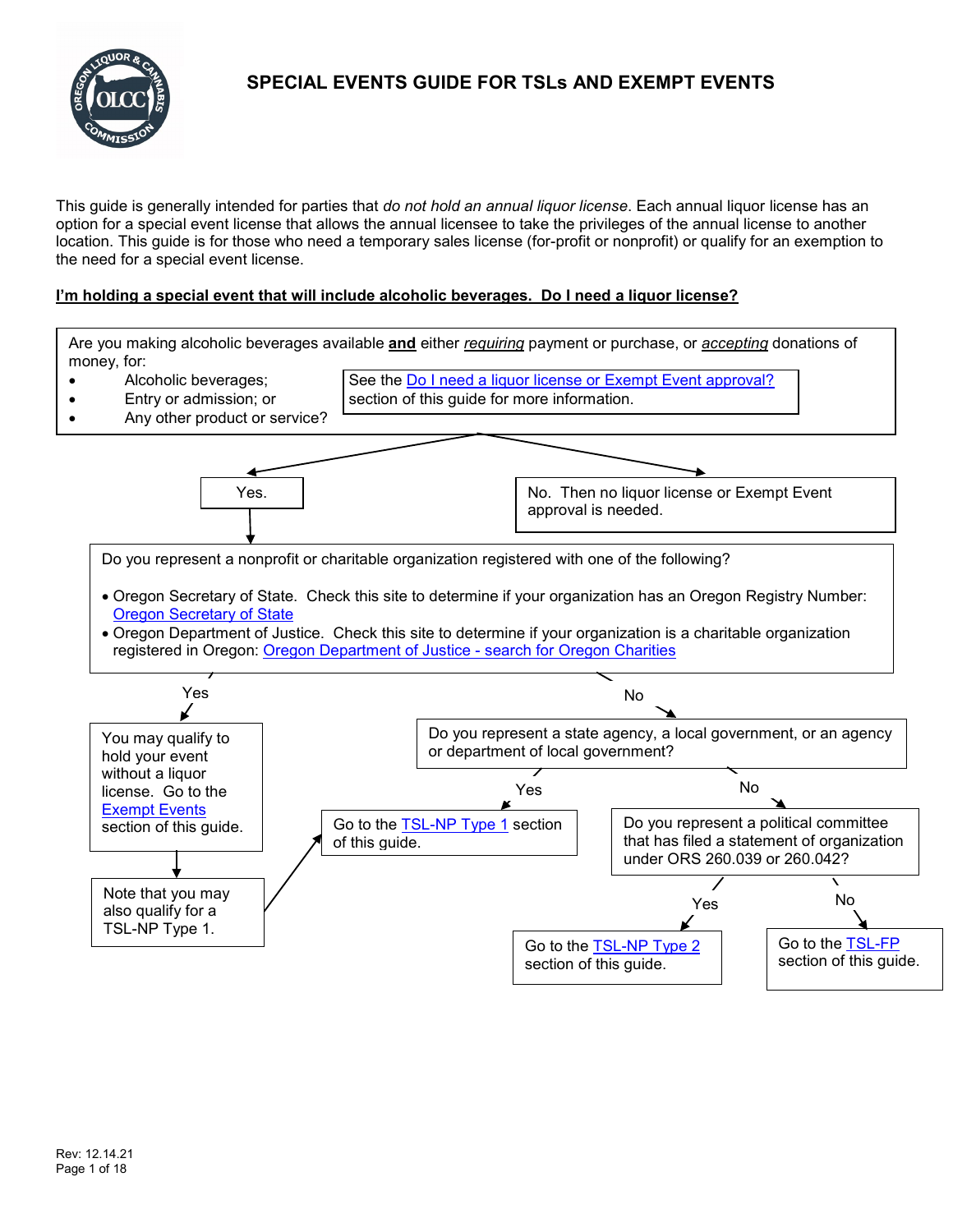

# <span id="page-1-0"></span>**Do I need a liquor license or an Exempt Event approval?**

# **Examples of when a liquor license or Exempt Event approval** *IS NEEDED*

- 1. Sealed containers of malt beverage, wine, or cider.
	- $\rightarrow$  Example: Individual #1 provides payment directly to individual #2 or an organization and in return individual #2 or the organization provides individual #1 with one or more manufactured-sealed containers of malt beverages, wine, or cider.<sup>[1](#page-1-1)</sup> Because individual #2 or the organization is directly accepting money and providing the alcoholic beverage, individual #2 or the organization **does need** a liquor license unless the organization qualifies for an Exempt Event approval. See the Exempt Events section of this guide for more information.
	- $\rightarrow$  Example: A "Wine Wall." Individual #1 buys something (ticket, cork, etc.) from individual #2 or an organization and in return individual #1 is allowed to select a sealed container of malt beverage, wine, or cider<sup>[2](#page-1-2)</sup> meant for drinking outside of the special event area. This is not an auction or a raffle, but it is selling alcoholic beverages; and therefore, individual #2 or the organization **does need** a liquor license unless the organization qualifies for an Exempt Event approval. See the Exempt Events section of this guide for more information.
- 2. Service of open containers of alcohol (drinks) for consumption at a premises that DOES NOT have an OLCC liquor license.
	- $\rightarrow$  Example: Individual #1 provides payment directly to individual #2 or an organization and in return individual #2 or the organization provides individual #1 with an open container of alcoholic beverage meant for consumption on the premises. The alcoholic beverage could be malt beverages, wine, cider, or distilled liquor (also known as distilled spirits, hard liquor, and hard alcohol). Because individual #2 or the organization is directly accepting money and providing the alcoholic beverages, individual #2 or the organization **does need** a liquor license unless the organization qualifies for an Exempt Event approval. See the Exempt Events section of this guide for more information.
	- $\rightarrow$  Example: Individual #1 buys a ticket from individual #2 or an organization or individual #2 or the organization requires payment or purchase or accepts donations of money for any event (examples: food or meal event, fundraiser, entertainment function, open house) and the event comes with alcoholic beverages at no additional cost to individual #1. Because individual #2 or the organization is directly accepting money and providing the alcoholic beverages, individual #2 or the organization **does need** a liquor license unless the organization qualifies for an Exempt Event approval. See the Exempt Events section of this guide for more information.
- 3. Service of open containers of alcohol (drinks) for consumption at an event where the premises DOES have an OLCC liquor license but it's individual #2 or the organization that accepts payment from individual #1 and also directly provides (serves) the alcohol to individual #1.
	- $\rightarrow$  Example: Individual #1 provides payment directly to individual #2 or an organization and in return individual #2 or the organization provides individual #1 with an open container of alcoholic beverage meant for consumption. The alcoholic beverage could be malt beverages, wine, cider, or distilled liquor (also known as distilled spirits, hard liquor, and hard alcohol). Because individual #2 or the organization is directly accepting money and providing the alcoholic beverage to individual #1, individual #2 or the organization **does need** a

<span id="page-1-2"></span><span id="page-1-1"></span> <sup>1</sup> For the purposes of this guide, distilled liquor may only be sold in factory-sealed containers by a registered nonprofit or charitable organization under an Exempt Event approval. For more information, see the Exempt Events section of this guide.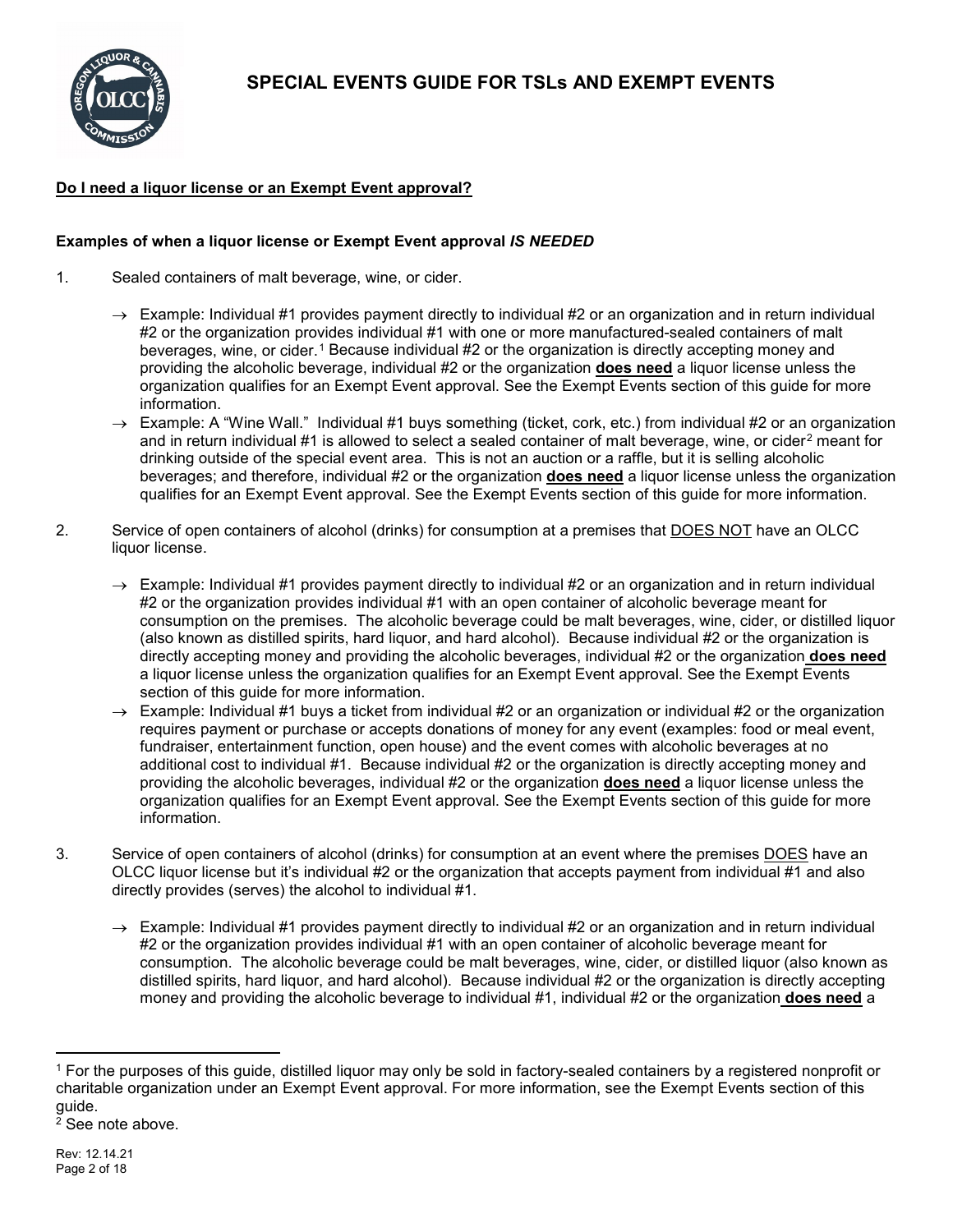

liquor license unless the organization qualifies for an Exempt Event approval. See the Exempt Events section of this guide for more information.

### **Examples of when a temporary sales license or Exempt Event approval** *IS NOT NEEDED*

- 1. Service of open containers of alcohol (drinks) for consumption at an event where the premises DOES have an annual OLCC liquor license and **all** alcoholic beverages are provided and served by the OLCC liquor licensee – not the party conducting the event (note that the OLCC licensee is allowed to serve only the type of alcoholic beverages allowed by the license).
	- $\rightarrow$  Example: Individual #1 buys a ticket from individual #2 or an organization or individual #2 or the organization requires payment or purchase or accepts donations of money for any event (examples: food or meal event, fundraiser, entertainment function, open house) and the event comes with alcoholic beverage at no additional cost (cost of ticket is the same, regardless of whether person selects alcoholic beverage or non-alcoholic beverage) to individual #1; however, *individual #2 or the organization passes all the money collected from ticket sales to an OLCC licensee* for both the alcoholic beverage and to serve it. Because the OLCC liquor licensee is providing and serving the alcoholic beverage, individual #2 or the organization **does not need** an OLCC liquor license or Exempt Event approval for this activity. NOTE: if individual #2 or the organization is providing alcoholic beverage to individual #1 the individual #2 or the organization will need a temporary sales license or Exempt Event approval.
- 2. Service of open containers of alcohol (drinks) for consumption at an event where the premises DOES have an OLCC liquor license and some or all of the alcoholic beverages are provided by individual #2 or the organization to the OLCC liquor licensee; however, **all** of the alcohol is served by the OLCC liquor licensee (note that the OLCC licensee is allowed to serve only the type of alcoholic beverage allowed by the license).
	- $\rightarrow$  Example: Individual #1 buys a ticket from individual #2 or an organization or individual #2 or the organization requires payment or purchase or accepts donations of money for any event (examples: food or meal event, fundraiser, entertainment function, open house) and the event comes with alcoholic beverage at no additional cost to individual #1. Provided *individual #2 or the organization directly obtains the alcoholic beverage and then provides it to the OLCC licensee, and the OLCC liquor licensee is serving the alcoholic beverage*, individual #2 or the organization **does not need** an OLCC liquor license or Exempt Event approval for this activity. Note that the OLCC licensee may not keep any left-over alcoholic beverage that was provided by individual #2 or the organization (the alcoholic beverage must be removed by individual #2 or the organization or discarded).
- 3. You, or an organization you represent, are making alcohol available, but there is no payment or purchase required, and no donations of money are accepted, for alcoholic beverage, or for entry/admission, or for any other product or service, then a liquor license is not needed. An example is a wedding reception or art gallery reception where you make alcoholic beverages available, but you don't require payment or purchase and don't accept donations of money.
- <span id="page-2-0"></span>4. You are not the person making alcoholic beverages available but you are providing goods or services at an event or in an area where another individual or organization has a liquor license.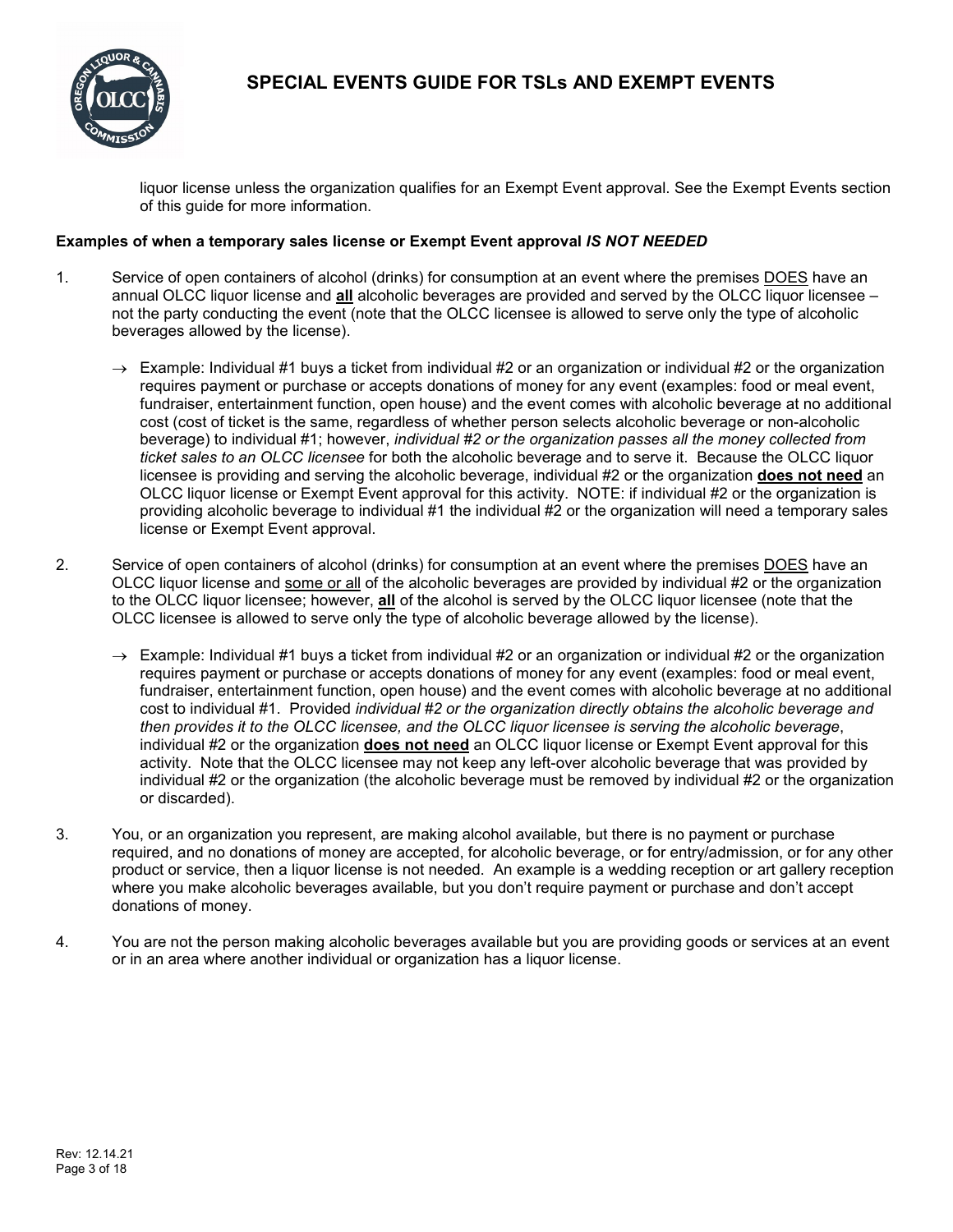

# **Exempt Events**

**An Oregon registered nonprofit or charitable organization is eligible to conduct events where alcohol is made available (including an auction or raffle) for up to 45 days in a calendar year without a special event license. However, each day of the Exempt Event must be approved by the OLCC.**

# **What is the Exempt Event approval request process?**

- A nonprofit or charitable organization must receive *prior* OLCC approval for each event date.
- Complete the [Nonprofit & Charitable Organization Exempt Event Request form.](https://www.oregon.gov/olcc/Docs/liquor_license_and_license_process/Nonprofit-and-Charitable-Orgs-Exempt-Events-Form.pdf)
- To avoid a delay in processing your Exempt Event request and to increase the likelihood that the OLCC will be able to approve your Exempt Event in time for your event, please submit the Exempt Event Request form to the OLCC office serving the county in which your special event will happen. Find the OLCC office here: OLCC offices & the counties [they serve.](https://www.oregon.gov/olcc/Pages/OLCC_Offices_ByCounty.aspx) If your event includes addresses served by different OLCC regional offices, submit the form to the office serving the address you listed on the Exempt Event Request form (do not submit the form to multiple OLCC offices).
- OLCC needs your completed application in sufficient time to approve it. Submit the Exempt Event Request form to your OLCC office at least two weeks before the date(s) of an event.
- If you plan to allow on-site consumption of alcohol and the planned attendance at any location or address for an Exempt Event will be 501 or more on a given event date, you will be required to submit a site plan drawing and Exempt Event Operational Plan for each location or address meeting those criteria.

# **How many Exempt Event days may I request and must the event days be consecutive?**

Registered nonprofit and charitable organizations may conduct Exempt Events for up to 45 days in a calendar year. The OLCC will track the number of days used by the nonprofit or charitable organization during a calendar year.

The event days are not required to be consecutive.

Registered nonprofit and charitable organizations may not receive approval for more than 45 days in a calendar year.

If a registered nonprofit or charitable organization does not use all 45 days in a calendar year, the unused days may not carryover to the next calendar year.

# **What is a "day?"**

A "day" is from 7:00 am to 2:30 am on the succeeding calendar day.

# **May an Exempt Event be held at multiple addresses in Oregon on the same day?**

Yes, an Exempt Event may be held at multiple addresses on the same day. If this is the case, an "event day" covers all addresses for that day (and would be one event day, even though it covers multiple addresses).

# **Is there an OLCC fee for an Exempt Event?**

No.

However, please consult with the local city or county for any Exempt Event address prior to submitting the application to the OLCC in order to comply with local regulations and requirements, which may include payment of a fee to the city or county.

# **What may a nonprofit or charitable organization sell with an Exempt Event approval?**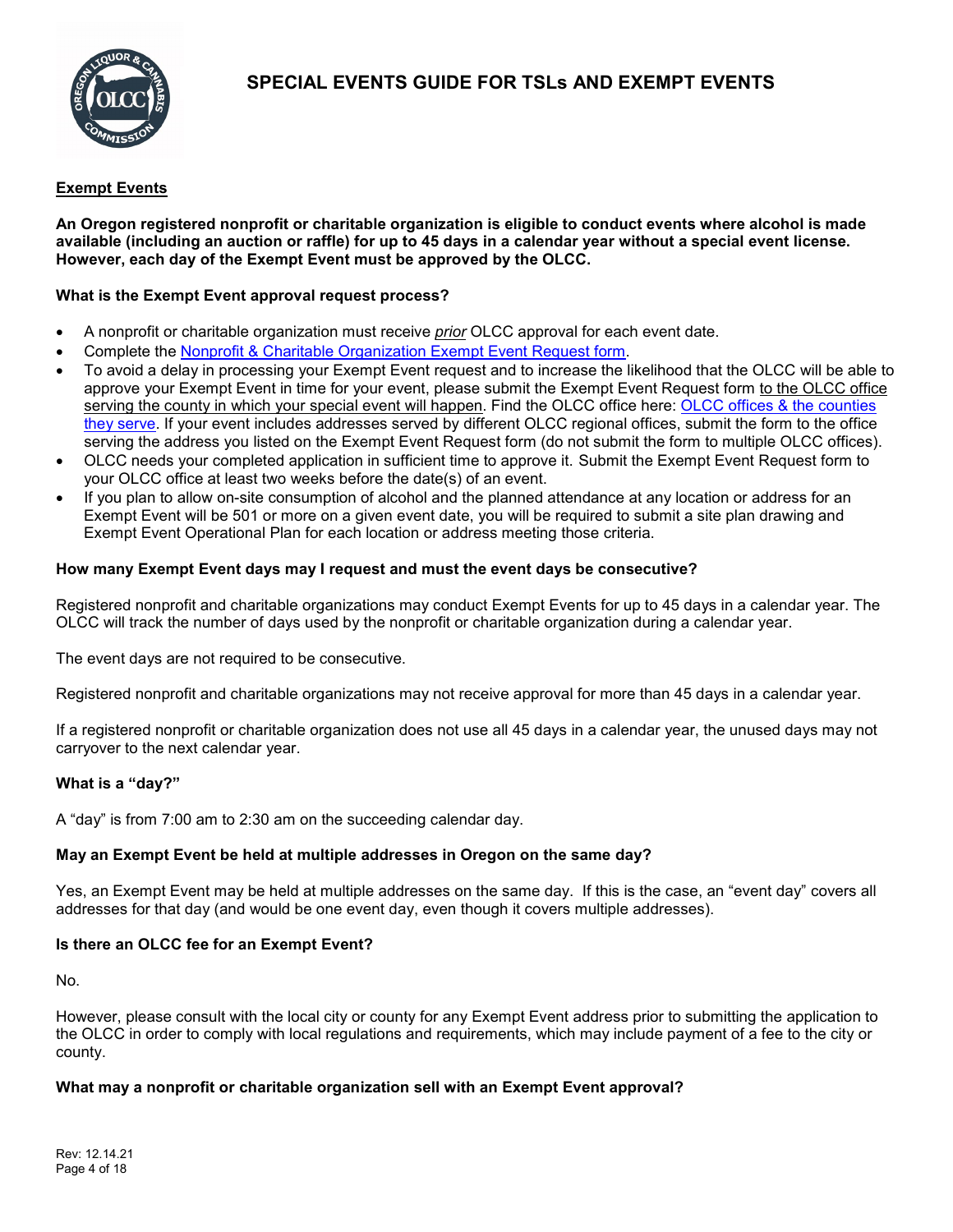

- Malt beverages, wine, cider, distilled liquor, and donated homemade malt beverages, wine and fermented fruit juices by the drink for on-premises consumption.
- Malt beverages, wine, cider, and donated homemade malt beverages, wine and fermented fruit juices in factorysealed containers or securely covered containers for off-premises consumption.
- **Up to a total of four liters per calendar year** of distilled liquor in factory-sealed containers for off-premises consumption. This four liter limit applies to the organization conducting the Exempt Event for the entirety of the calendar year, regardless of whether there are multiple events or recipients.

# **Is an auction or raffle of alcoholic beverages considered selling alcohol?**

Yes, auctioning or raffling alcoholic beverages is considered selling alcohol.

A charitable organization conducting a raffle may also need a Raffle license from the Oregon Department of Justice. Check this site for more information: [Oregon Department of Justice -](https://www.doj.state.or.us/charitable-activities/charitable-gaming/charitable-gaming-license-applications-and-reports/) Raffle License

A nonprofit or charitable organization with Exempt Event approval may conduct auctions or raffles on any and all approved Exempt Event days during the calendar year.

### **May a nonprofit or charitable organization deliver alcoholic beverages that are sold under an Exempt Event approval to a consumer?**

Yes, a nonprofit or charitable organization may deliver or arrange for the delivery of alcoholic beverages sold for offpremises consumption as allowed under this privilege to a person in Oregon who is 21 years of age or older and not visibly intoxicated. The delivery of the alcoholic beverages must occur on an approved Exempt Event date.

To deliver to a person in another state requires checking with that state.

# **Must a nonprofit or charitable organization purchase the alcoholic beverages it sells?**

No, a nonprofit or charitable organization is not required to purchase the alcoholic beverages it sells. A nonprofit or charitable organization may sell alcoholic beverages purchased by or donated to the organization. The alcoholic beverages may come from any source (manufacturer, wholesaler, retailer, or individual). However, all alcoholic beverages must:

- Have been imported into Oregon by the OLCC; or
- Have been manufactured in, or imported into, Oregon under a brewery, brewery-public house, distillery, grower sales privilege, winery, or wholesale malt beverage and wine license; or
- Be homemade malt beverage, wine, or cider donated by a person who manufactured it in Oregon as allowed by ORS 471.037.

### **May alcoholic beverages be delivered to a nonprofit or charitable organization with an Exempt Event approval?**

| Sender                                                                                                                                                                                   | What's Allowed?                                                                                                                                                                                                                                                                                                                                                                              |
|------------------------------------------------------------------------------------------------------------------------------------------------------------------------------------------|----------------------------------------------------------------------------------------------------------------------------------------------------------------------------------------------------------------------------------------------------------------------------------------------------------------------------------------------------------------------------------------------|
| When the sender is one of the following OLCC licensees:<br>brewery, brewery-public house, grower sales privilege,<br>winery, full on-premises, limited on-premises, or off-<br>premises. | • For wine and cider: the licensees may deliver to the<br>nonprofit or charitable organization, but must follow OAR<br>845-006-0392 (which has limits on such things as time<br>and amount).<br>• For malt beverages: the licensees may deliver to the<br>nonprofit or charitable organization, but must follow OAR<br>845-006-0396 (which has limits on such things as time<br>and amount). |
| When the sender is one of the following OLCC licensees:                                                                                                                                  | These licensees may not deliver to the nonprofit or                                                                                                                                                                                                                                                                                                                                          |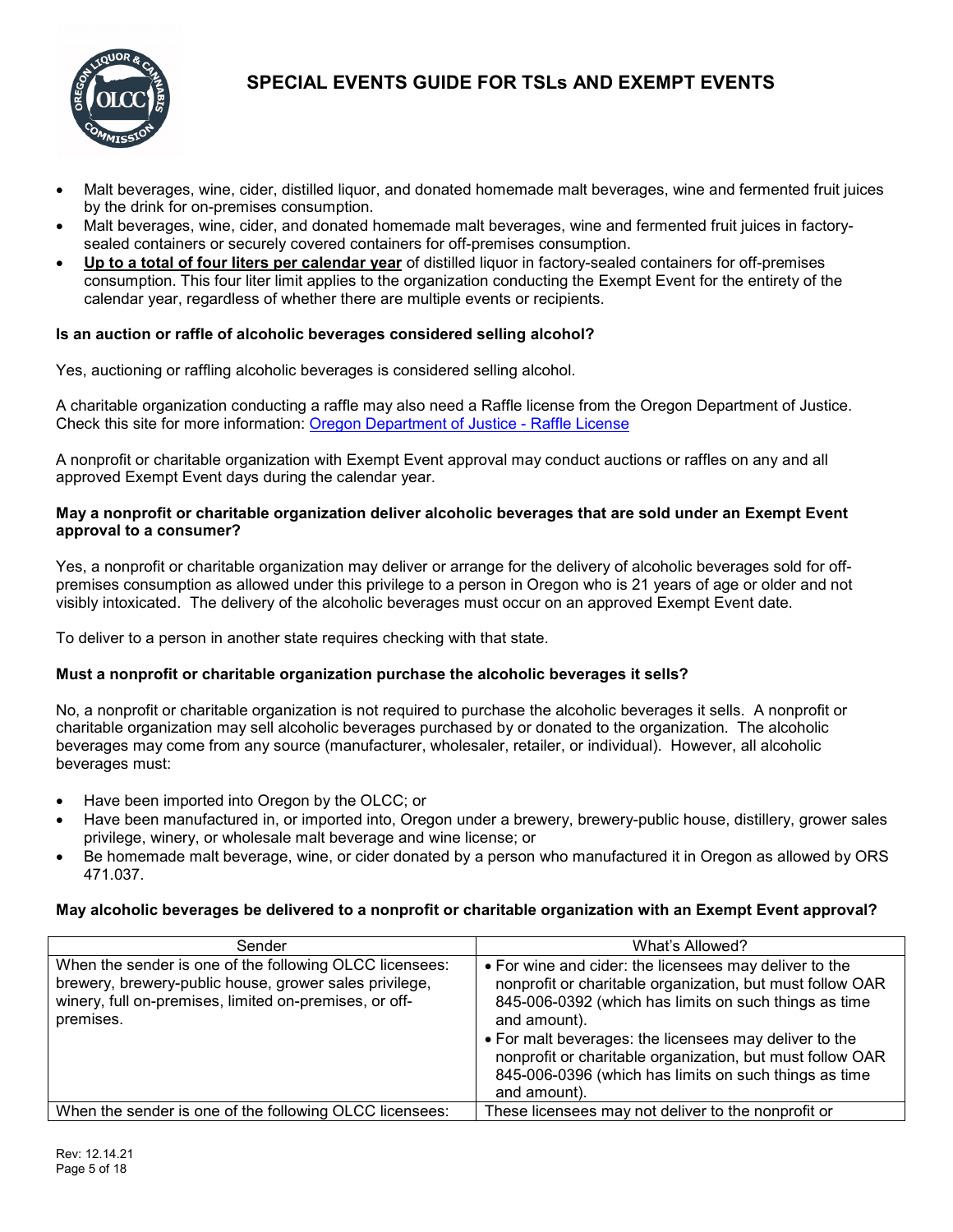

| wholesale malt beverage and wine or warehouse.                                      | charitable organization.                                                                                                                                                                                                                                                                               |
|-------------------------------------------------------------------------------------|--------------------------------------------------------------------------------------------------------------------------------------------------------------------------------------------------------------------------------------------------------------------------------------------------------|
| Oregon distillery licensee                                                          | This licensee may deliver to the nonprofit or charitable                                                                                                                                                                                                                                               |
|                                                                                     | organization, but must follow limits on such things as time                                                                                                                                                                                                                                            |
|                                                                                     | and amount.                                                                                                                                                                                                                                                                                            |
| Oregon liquor store                                                                 | May not deliver to the nonprofit or charitable organization.                                                                                                                                                                                                                                           |
| Manufacturer or wholesaler of alcoholic beverages located<br>outside of Oregon      | • May not deliver direct to a nonprofit or charitable<br>organization.                                                                                                                                                                                                                                 |
|                                                                                     | • However, if the alcoholic beverage comes into Oregon<br>either through the OLCC or an OLCC license that allows<br>importation of the type of alcoholic beverage, then<br>delivery to the nonprofit or charitable organization may be<br>allowed if allowed by the license type of the sending party. |
| Retail licensee located outside of Oregon                                           | May not deliver to the nonprofit or charitable organization.                                                                                                                                                                                                                                           |
| Personal consumer (individual without an OLCC license)<br>located inside of Oregon  | Delivery may be allowed to the nonprofit or charitable<br>organization, provided the alcoholic beverage was<br>manufactured in, or imported into, Oregon as described<br>above.                                                                                                                        |
| Personal consumer (individual without an OLCC license)<br>located outside of Oregon | May not deliver to the nonprofit or charitable organization.                                                                                                                                                                                                                                           |

## **May a nonprofit or charitable organization conducting an Exempt Event take possession of alcoholic beverages at a location in Oregon with an OLCC license or an Oregon liquor store?**

| Location in Oregon                                           | What's Allowed?                                                                                                   |
|--------------------------------------------------------------|-------------------------------------------------------------------------------------------------------------------|
| When the location is one of the following OLCC licenses:     | May take possession. There are no OLCC limits on volume                                                           |
| brewery, brewery-public house, distillery, grower sales      | or amount.                                                                                                        |
| privilege, winery, full on-premises, limited on-premises, or |                                                                                                                   |
| off-premises                                                 |                                                                                                                   |
| When the location is a wholesale malt beverage and wine      | May take possession, however:                                                                                     |
| license.                                                     | • Wine and cider must be at least four gallons per purchase<br>and no more than 55 gallons daily.                 |
|                                                              | • Malt beverage sales must be at least four gallons per<br>purchase and not more than 9% alcohol by volume (ABV). |
| When the location is a warehouse license.                    | May not take possession.                                                                                          |
| When the location is an Oregon liquor store.                 | May take possession. There are no OLCC limits on volume                                                           |
|                                                              | or amount.                                                                                                        |

### **Is a nonprofit or charitable organization conducting an Exempt Event required to use individuals with an OLCCissued service permit to serve alcoholic beverages?**

No. However, it is a Class A misdemeanor to serve alcohol to minors or visibly intoxicated persons in Oregon. Individuals who will be serving alcohol at an Exempt Event are encouraged to review the OLCC's [What Every Volunteer Alcohol](https://www.oregon.gov/olcc/docs/publications/What_Every_Volunteer_Server_Needs_To_Know.pdf)  [Server Needs to Know](https://www.oregon.gov/olcc/docs/publications/What_Every_Volunteer_Server_Needs_To_Know.pdf) brochure prior to an event where alcohol service will occur.

# <span id="page-5-0"></span>**Best practices for conducting Exempt Events**

Many of the OLCC requirements that apply to individuals and organizations conducting special events under a special event license do not apply to nonprofit and charitable organizations conducting special events under an Exempt Event approval. However, many of the requirements in place for special event licenses are best practices that nonprofit and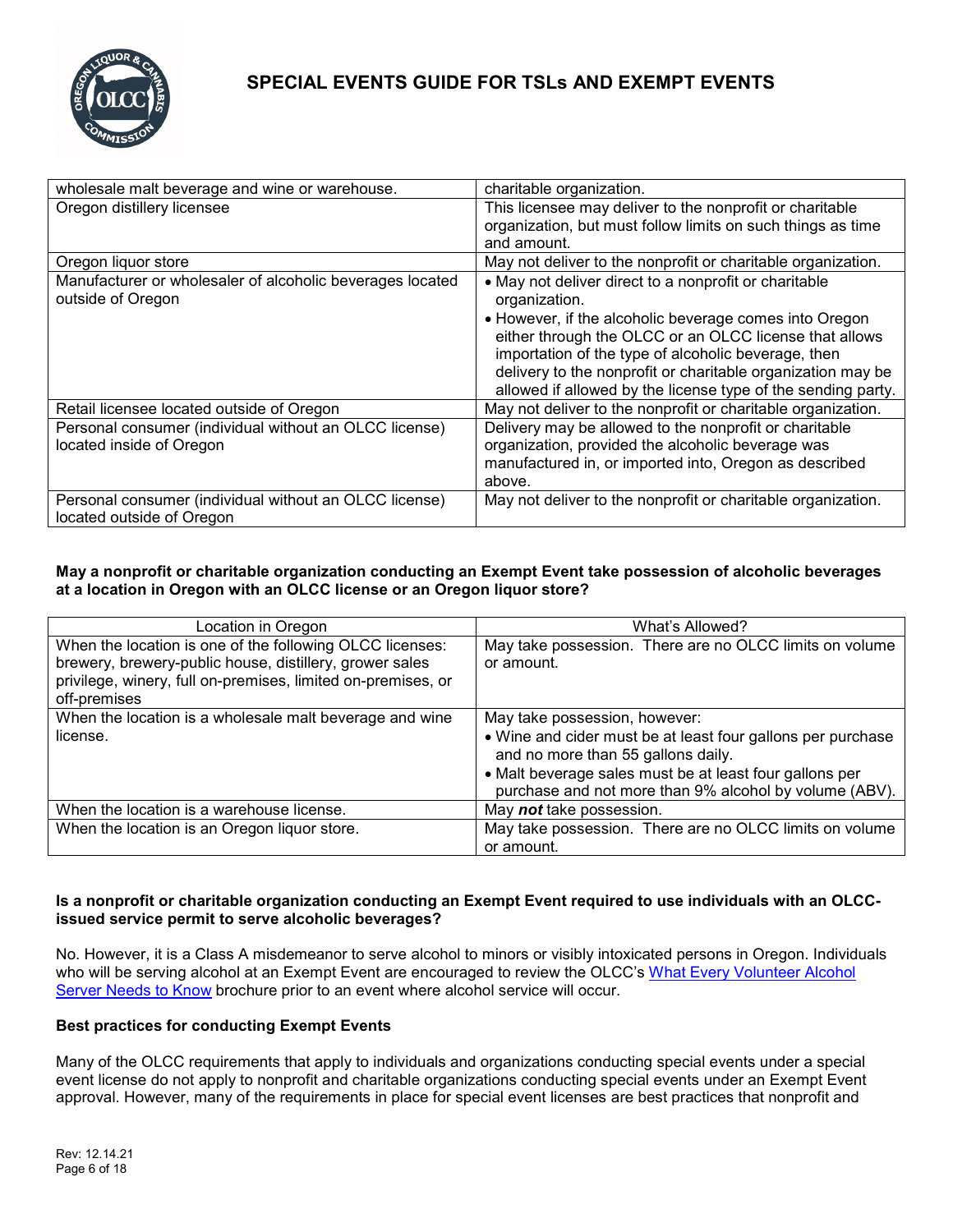

charitable organizations conducting Exempt Events are encouraged to implement when conducting their events. Those best practices include:

- Providing food service during the event at all times and in all areas where alcohol will be served. See the **[What](#page-16-0)  [are the food requirements for a TSL?](#page-16-0)** section of this guide for suggested food service.
- Obtaining a liquor liability insurance policy for the event if offering on-premises alcohol service and attendance at the event is expected to be 301 or more.
- Encouraging individuals who do not hold a service permit and will serve alcohol to guests during the event to read the OLCC's [What Every Volunteer Alcohol Server Needs to Know](https://www.oregon.gov/olcc/docs/publications/What_Every_Volunteer_Server_Needs_To_Know.pdf) brochure prior to the event.
- Defining and managing the event within the boundaries for the Exempt Event area. For information about how to define and delineate the boundaries, see the **[How do I identify the licensed area and the boundaries of the](#page-13-0)  [licensed area?](#page-13-0)** section of this guide**.**
	- o **Note**: if the event will include on-site consumption of alcohol and the planned attendance at any one location is 501 or more, a site plan drawing will be required for each location meeting those criteria.

### **Conducting Exempt Events where on-site consumption of alcohol will be allowed and there will be 501 or more individuals in attendance on a given event date**

In order to obtain approval from the OLCC for your Exempt Event, in addition to preparing and submitting the Nonprofit & [Charitable Organization Exempt Event Request form,](https://www.oregon.gov/olcc/Docs/liquor_license_and_license_process/Nonprofit-and-Charitable-Orgs-Exempt-Events-Form.pdf) for each address or location where there will be 501 or more individuals in attendance on a given event date you must:

- Submit a site plan drawing showing the boundaries of the Exempt Event area, and
- Complete an Exempt Event Operational Plan.

## Exempt Event site plan drawing

A site plan drawing is required for *any address or location* where there will be 501 or more individuals. There is no template for the site plan drawing. However, the drawing should include:

- The street address (or approximate address if, for example, the event will occur in a section of a beach or a whole block of a city street)
- The approximate square footage for the Exempt Event area
- Whether the Exempt Event area is indoors or outdoors (note both, as applicable)

• If the area is outdoors, how the boundaries of the area will be demarcated (i.e. rope and stanchion, temporary fencing, etc.)

- If there are sections where minors will not be allowed, identify those areas
- Entrances/Exits

### Exempt Event Operational Plan

The Exempt Event Operational Plan includes elements that will help you plan and prepare for large-scale events where on-site consumption of alcohol is allowed. These events can be challenging to manage from a public safety standpoint. Planning for staffing, training of staff, ID checking, assessing for signs of visible intoxication, identifying where minors will be allowed, managing people within the boundaries of the event area, and other control measures will, if followed through on, put the organization in a better position to run a successful and safe event.

If the organization will have multiple locations where there are at least 501 individuals expected on a given event date, the organization may submit one Exempt Event Operational Plan, provided the manner of operation for each location will be the same. If not, separate Exempt Event Operational Plans should be submitted to reflect the differences in operation.

In addition to the site plan and the Exempt Event Operational Plan requirements, organizations running these large scale events are strongly encouraged to follow all of the best practices outlined in the **[Best practices for conducting Exempt](#page-5-0)  [Events](#page-5-0)** section of this guide.

### **Conducting Exempt Events on annually licensed premises**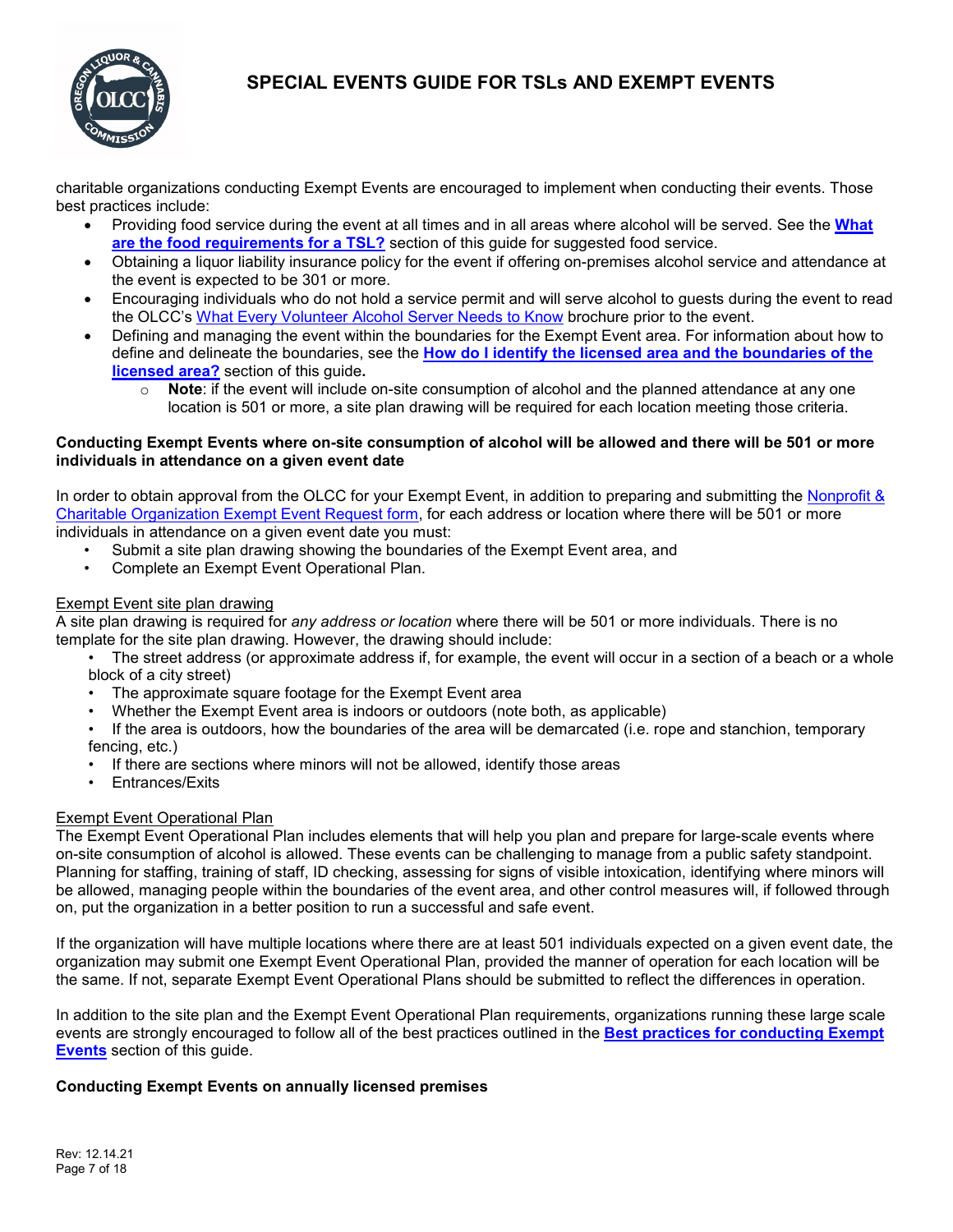

Nonprofits and charitable organizations may conduct Exempt Events on annually licensed premises and the annual licensee may continue operating in the same space at the same time.

- Nonprofits and charitable organizations with Exempt Event approval may sell distilled liquor as allowed by the Exempt Event approval privileges even if the annual licensee's privileges do not allow for sale of distilled liquor. Note that the annual licensee may always choose not to allow the event to occur on its premises and may have good reason to do so, such as its own insurance policy restrictions.
- If the minor posting for a given area prohibits minors in the area, minors are also prohibited from being in that area during an Exempt Event.

# **Other important information**

- Although local governing body approval is not required as a condition for OLCC approval of an Exempt Event application, nonprofits and charitable organizations are expected to connect with local agencies that have jurisdiction over the location or locations for the Exempt Events to make sure that requirements of these local governing agencies have been satisfied.
- An event may have multiple locations on a single event day. Only one address needs to be identified on the Exempt Event approval application form[.3](#page-7-1) However, as noted above, nonprofits and charitable organizations are expected to consult with local governing entities to confirm they are meeting any local requirements associated with conducting the event. Submit the Exempt Event approval application to the regional office serving the address you listed on the application.
- Raffle tickets may be sold prior to the drawing; however, the drawing may be held only on the day the raffle is held and the winner is determined.
- Raffle tickets for alcohol may not be sold or given to a minor because alcohol may not be delivered to the minor if the minor wins.
- Alcoholic beverages must not be provided, sold, or delivered to a minor or visibly intoxicated person.
- Because the Exempt Event has no OLCC license, manufacturers and wholesalers of alcoholic beverages are allowed to deliver alcoholic beverages to the Exempt Event only as previously described in this document.

# <span id="page-7-0"></span>**Temporary Sales License – Nonprofit (TSL-NP) TYPE 1**

**You should apply for a special event license using the TSL-NP Type 1 application, if:**

- **You are a nonprofit or charitable organization registered in Oregon and you have exhausted all 45 Exempt Event days in the calendar year, as discussed above; or**
- **You represent a state agency, a local government, or an agency or department of local government within Oregon; and**
- **You will be selling alcohol, selling tickets or admission that includes alcohol, or collecting donations in exchange for alcohol.**

### **What is the process for applying for a TSL-NP Type 1?**

- Eligible organizations and governmental entities must receive *prior* OLCC approval for each event date.
- Complete the [TSL-NP Type 1 form.](https://www.oregon.gov/olcc/Docs/liquor_license_and_license_process/TSL-NP-TYPE-1.pdf)
- Get the application signed by the local government where the event will take place before you submit it to your local OLCC office (the local government is either the local city if the event address is within the city's limits or the local county if the event address is outside the city's limits). The local government may charge you a fee.
	- o If there is more than one event address on the application, *all the addresses for your event must be within the same local governing body jurisdiction*. If you cannot fit all addresses for the event in the space provided on the application, use the address supplemental page at the end of the application to list the addresses.

<span id="page-7-1"></span> <sup>3</sup> Any location where planned attendance is 501 or more an on-site consumption of alcohol will be allowed requires a site plan drawing (that includes the address) and an Exempt Event Operational Plan. These are separate from the application for approval, but are required in order to receive OLCC approval for such an event.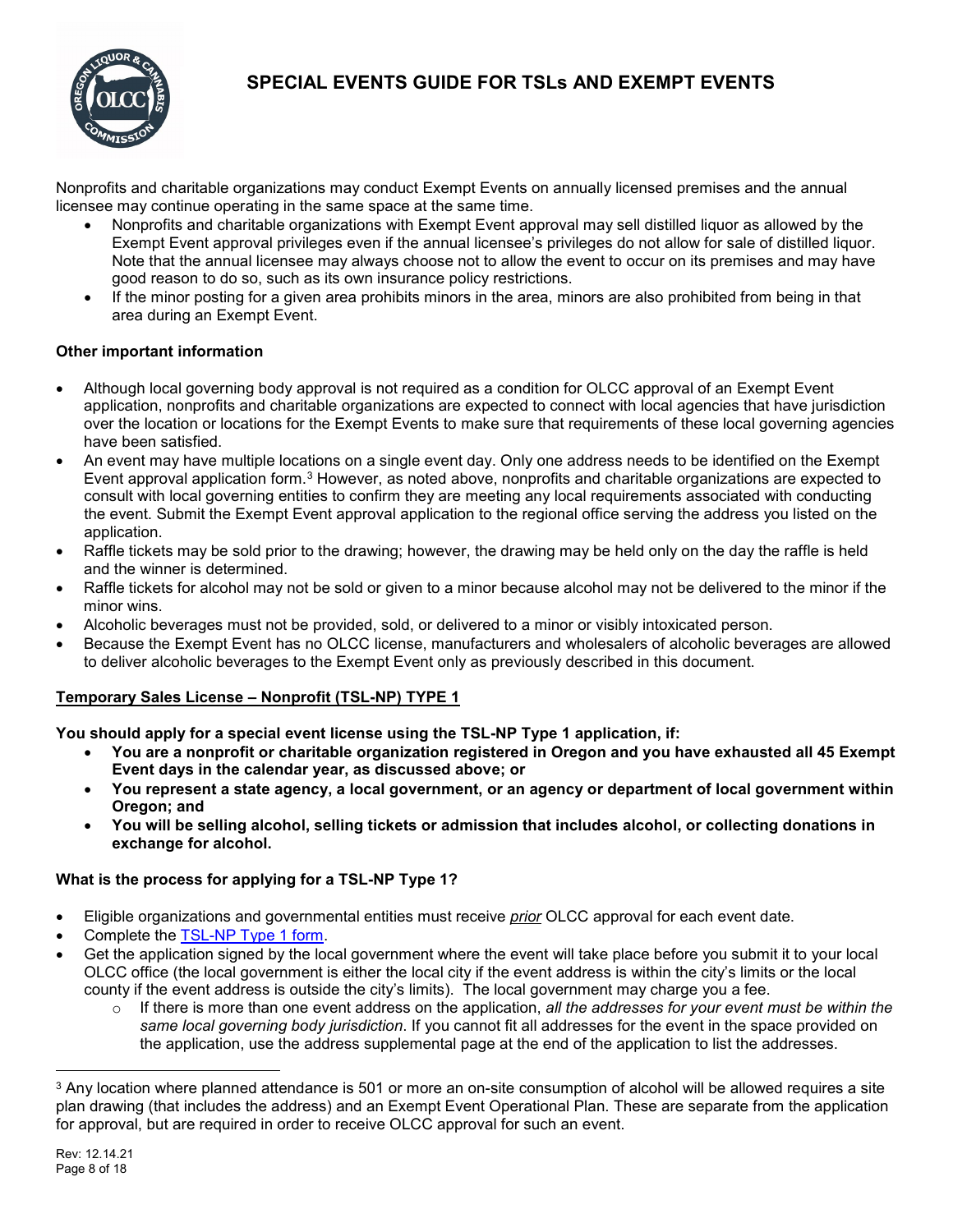

- To avoid a delay in processing your special event license application and to increase the likelihood that the OLCC will be able to approve your application in time for your event, please submit your special event license application to the OLCC office serving the county in which your special event will happen. Find the OLCC office here: [OLCC offices &](https://www.oregon.gov/olcc/Pages/OLCC_Offices_ByCounty.aspx)  [the counties they serve.](https://www.oregon.gov/olcc/Pages/OLCC_Offices_ByCounty.aspx)
	- $\circ$  Submit forms to your OLCC office at least two weeks before the date(s) of an event with 1,000 or fewer expected attendance and at least 30 days before the date(s) of an event with 1,001 or more expected attendance.
	- o Submit the signed application form and the OLCC \$50 per day license fee (\$50 per license day or any part of a license day) and any other required documents to the OLCC. Make payment by check or money order, payable to OLCC. A license day is from 7:00 am to 2:30 am on the succeeding calendar day.

## **How many event days may I request on an application and must the event days be consecutive?**

You may request up to 30 event days on an application and the days do not need to be consecutive. There is no limit on the number of TSL-NP Type 1 applications you may apply for in a calendar year.

## **What is a "day?"**

A "day" is from 7:00 am to 2:30 am on the succeeding calendar day

### **Is there an OLCC fee?**

Yes. \$50 per day.

### **Do I need approval from anyone other than OLCC for my event?**

Yes. You must take your application to the local government where the event will take place. The local government is either the local city if the event address is within the city's limits or the local county if the event address is outside the city's limits. The local government may charge a fee.

### **What can I do with the TSL-NP Type 1 license?**

- Sell at retail distilled spirits, malt beverages, wine, and cider by the drink for consumption in the special event licensed area.
- Sell at retail factory-sealed containers of malt beverage, wine, and cider meant for drinking off of the special event licensed area. Note: you may not sell bottles of distilled liquor.
- Sell at retail malt beverages, wine, or cider in a securely covered container (growlers) meant for drinking off of the special event licensed area. The container may not hold more than two gallons.
- Auction (but not raffle) at retail factory-sealed containers of malt beverage, wine, and cider (but not distilled liquor) for consumption off the premises.
- Auction (but not raffle) at retail open containers of alcohol for consumption on the premises.
- Deliver malt beverages, wine or cider. Deliveries must occur during the period of the special event license.
- Marijuana use is not allowed: The use of marijuana (both recreational and medical) is not allowed on your special event licensed premises.

### **How may I obtain alcohol to sell at my event?**

You may sell alcoholic beverages purchased by or donated to the organization or governmental entity.

However, all alcoholic beverages must:

• Have been imported into Oregon by the OLCC; or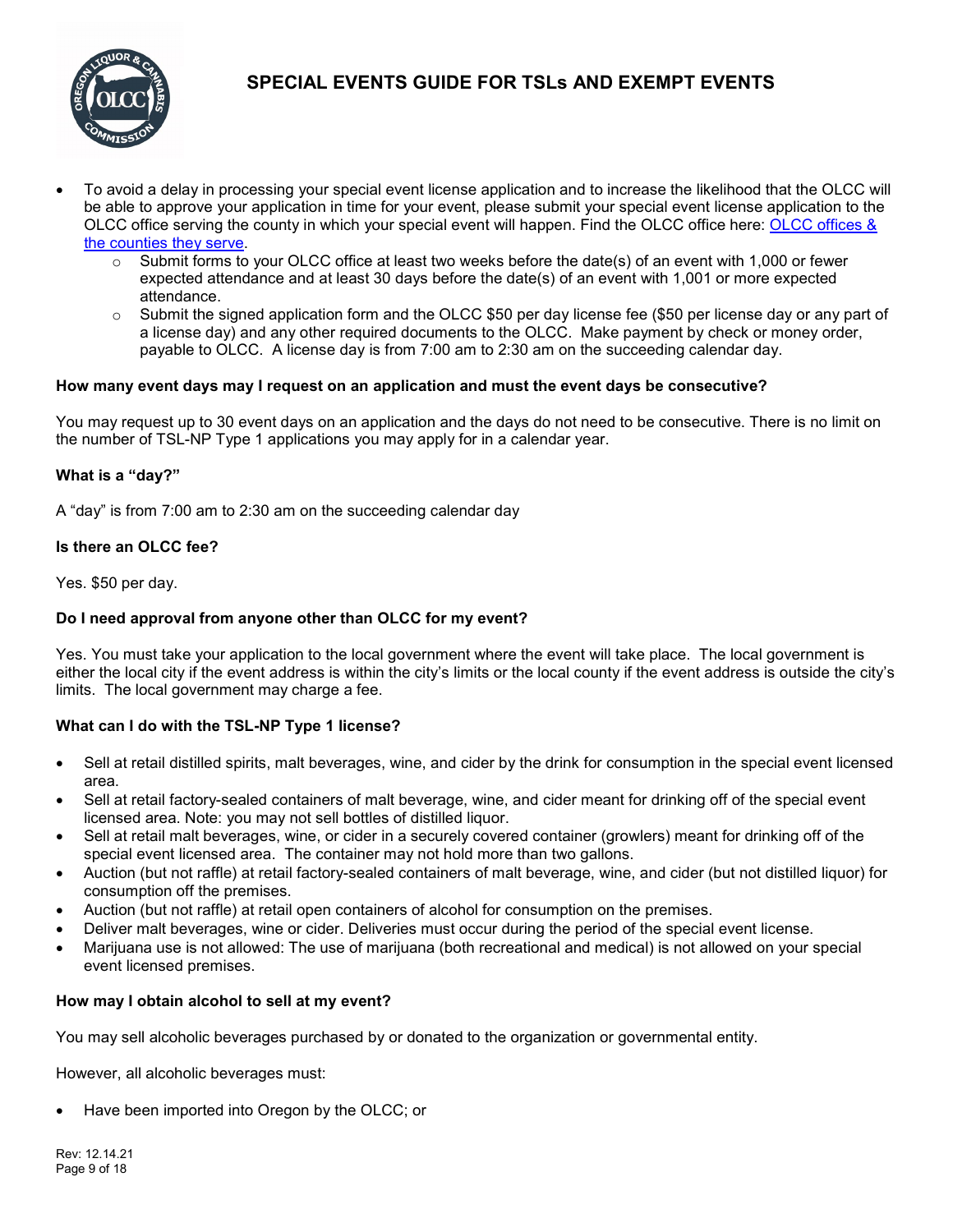

• Have been manufactured in, or imported into, Oregon under a brewery, brewery-public house, distillery, grower sales privilege, winery, or wholesale malt beverage and wine license

**Note**: Oregon law allows a manufacturer/wholesaler (supplier) of alcohol to donate or provide the following products and services to an organization or governmental entity holding a TSL-NP Type 1:

- $\rightarrow$  Malt beverage, wine or cider that the supplier normally sells. This alcoholic beverage may be provided for free, at a discounted price, or at the regular price. Any of this alcoholic beverage manufactured in Oregon may be directly donated by the supplier. Any of this alcoholic beverage manufactured outside of Oregon is required to come into Oregon through an Oregon licensed wholesaler.
- $\rightarrow$  Distilled liquor approved for sale Oregon. This alcoholic beverage may be provided for free, at a discounted price, or at the regular price. The manufacturer or its representative must obtain this alcoholic beverage through the OLCC.
- $\rightarrow$  Credit or cash refund for unsold product.
- $\rightarrow$  Services to support the product. This includes people with a valid Oregon service permit or people who have successfully completed an Oregon alcohol server education class in the last five years to sell or serve the alcohol product. Note that these people do not qualify for the service permit exemption described below.
- $\rightarrow$  Interior/exterior display banners (no size limits).
- $\rightarrow$  Provided the supplier and TSL licensee follow ORS 471.400, lease or furnish picnic pumps, cold plates, tub, refrigerated vans, refrigerated trailers, and refrigerated draft systems.
- $\rightarrow$  If a supplier of alcoholic beverages is donating or providing any items or services to the event, then all parties must follow the requirements in OAR 845-013-0090.

<span id="page-9-0"></span>See the [General information for operating under a temporary sales license \(TSL\)](#page-12-0) section of this guide for more information about topics like food service, service permits, plans to manage, defining the premises boundaries, etc.

## **Temporary Sales License-Nonprofit (TSL-NP) TYPE 2**

**You should apply for a special event license using the TSL-NP Type 2 application, if:**

- **You represent a political committee that has filed a statement of organization under ORS 260.039 or 260.042; and**
- **You will be selling alcohol, selling tickets or admission that includes alcohol, or collecting donations in exchange for alcohol.**

# **What is the process for applying for a TSL-NP Type 2?**

- Eligible organizations must receive *prior* OLCC approval for each event date.
- Complete the [TSL-NP Type 2](https://www.oregon.gov/olcc/Docs/liquor_license_and_license_process/TSL-NP-TYPE-2.pdf) form.
- Get the application signed by the local government where the event will take place before you submit it to your local OLCC office (the local government is either the local city if the event address is within the city's limits or the local county if the event address is outside the city's limits). The local government may charge you a fee.
- To avoid a delay in processing your special event license application and to increase the likelihood that the OLCC will be able to approve your application in time for your event, please submit your special event license application to the OLCC office serving the county in which your special event will happen. Find the OLCC office here: [OLCC offices &](https://www.oregon.gov/olcc/Pages/OLCC_Offices_ByCounty.aspx)  [the counties they serve.](https://www.oregon.gov/olcc/Pages/OLCC_Offices_ByCounty.aspx)
	- $\circ$  Submit forms to your OLCC office at least two weeks before the date(s) of an event with 1,000 or fewer expected attendance and at least 30 days before the date(s) of an event with 1,001 or more expected attendance.
	- $\circ$  Submit the signed application form and the OLCC \$50 per day license fee (\$50 per license day or any part of a license day) and any other required documents to the OLCC. Make payment by check or money order, payable to OLCC. A license day is from 7:00 am to 2:30 am on the succeeding calendar day.

### **How many event days may I request on an application and must the event days be consecutive?**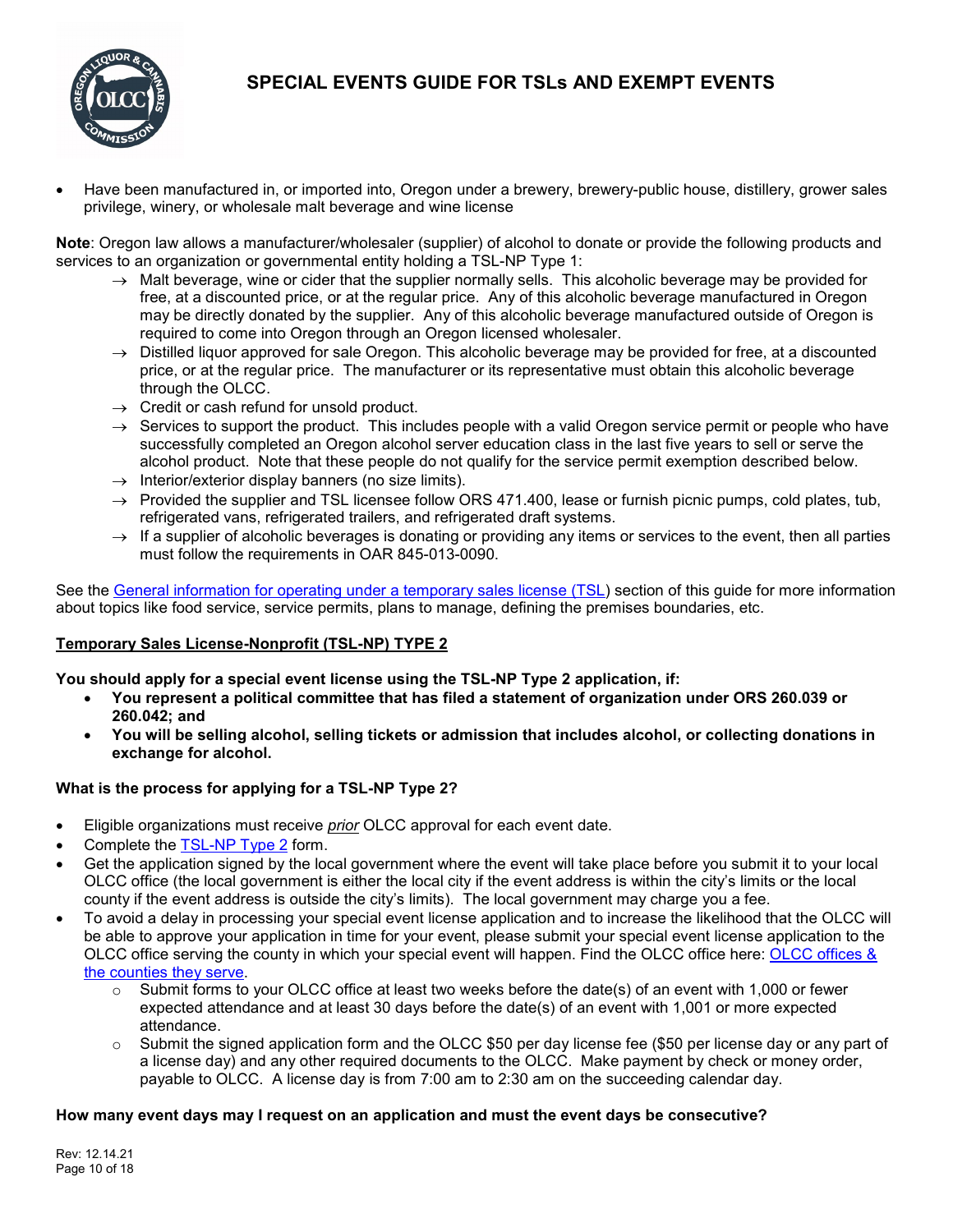

You may request up to 7 event days on an application and the days do not need to be consecutive. There is no limit on the number of TSL-NP Type 1 applications you may apply for in a calendar year.

## **What is a "day?"**

A "day" is from 7:00 am to 2:30 am on the succeeding calendar day

### **Is there an OLCC fee?**

Yes. \$50 per day.

## **Do I need approval from anyone other than OLCC for my event?**

Yes. You must take your application to the local government where the event will take place. The local government is either the local city if the event address is within the city's limits or the local county if the event address is outside the city's limits. The local government may charge a fee.

## **What can I do with the TSL-NP Type 2 license?**

- Sell at retail distilled spirits, malt beverages, wine, and cider by the drink for consumption in the special event licensed area.
- Sell at retail factory-sealed containers of malt beverage, wine, and cider meant for drinking off of the special event licensed area. Note: you may not sell bottles of distilled liquor.
- Sell at retail malt beverages, wine, or cider in a securely covered container (growlers) meant for drinking off of the special event licensed area. The container may not hold more than two gallons.
- Auction (but not raffle) at retail factory-sealed containers of malt beverage, wine, and cider (but not distilled liquor) for consumption off the premises.
- Auction (but not raffle) at retail open containers of alcohol for consumption on the premises.
- Deliver malt beverages, wine or cider. Deliveries must occur during the period of the special event license.
- Marijuana use is not allowed: The use of marijuana (both recreational and medical) is not allowed on your special event licensed premises.

### **How may I obtain alcohol to sell at my event?**

You may sell alcoholic beverages purchased by or donated to the organization.

However, all alcoholic beverages must:

- Have been imported into Oregon by the OLCC; or
- Have been manufactured in, or imported into, Oregon under a brewery, brewery-public house, distillery, grower sales privilege, winery, or wholesale malt beverage and wine license

**Note**: Oregon law allows a manufacturer/wholesaler (supplier) of alcohol to donate or provide the following products and services to an organization or governmental entity holding a TSL-NP Type 2:

- → Malt beverage, wine or cider that the supplier normally sells. This alcoholic beverage may be provided for free, at a discounted price, or at the regular price. Any of this alcoholic beverage manufactured in Oregon may be directly donated by the supplier. Any of this alcoholic beverage manufactured outside of Oregon is required to come into Oregon through an Oregon licensed wholesaler.
- $\rightarrow$  Distilled liquor approved for sale Oregon. This alcoholic beverage may be provided for free, at a discounted price, or at the regular price. The manufacturer or its representative must obtain this alcoholic beverage through the OLCC.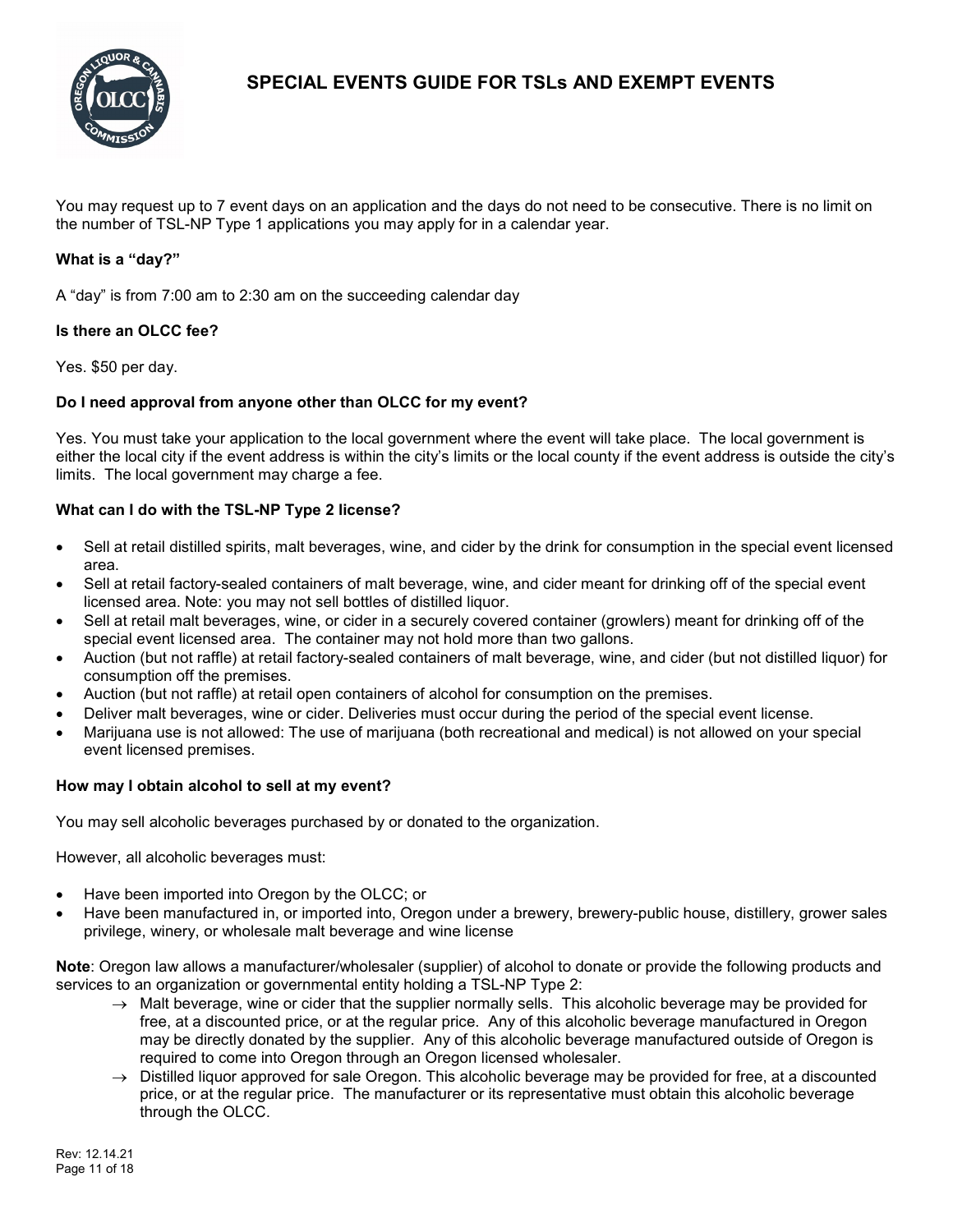

- $\rightarrow$  Credit or cash refund for unsold product.
- $\rightarrow$  Services to support the product. This includes people with a valid Oregon service permit or people who have successfully completed an Oregon alcohol server education class in the last five years to sell or serve the alcohol product. Note that these people do not qualify for the service permit exemption described below.
- $\rightarrow$  Interior/exterior display banners (no size limits).
- $\rightarrow$  Provided the supplier and TSL licensee follow ORS 471.400, lease or furnish picnic pumps, cold plates, tub, refrigerated vans, refrigerated trailers, and refrigerated draft systems.
- $\rightarrow$  If a supplier of alcoholic beverages is donating or providing any items or services to the event, then all parties must follow the requirements in OAR 845-013-0090.

See the General information for operating [under a temporary sales license \(TSL\)](#page-12-0) section of this guide for more information about topics like food service, service permits, plans to manage, defining the premises boundaries, etc.

## <span id="page-11-0"></span>**Temporary Sales License-For Profit (TSL-FP)**

**You are eligible for a special event license using the TSL-FP application, if:**

- **You do not qualify for Exempt Event approval, a TSL-NP Type 1, or a TSL-NP Type 2 license;**
- **You do not manufacture alcoholic beverages (other than Brewery Public House licensees), do not import or cause to be imported into Oregon an alcoholic beverage for sale or distribution in Oregon, and do not hold a Wholesale Malt Beverage and Wine or Warehouse license in Oregon; and**
- **You will be selling alcohol or selling tickets or admission that includes alcohol.**

## **What is the process for applying for a TSL-FP?**

- Eligible individuals and businesses must receive *prior* OLCC approval for each event date.
- Complete the [TSL-FP](https://www.oregon.gov/olcc/docs/liquor_license_and_license_process/TSL_FP.pdf) form.
- Get the application signed by the local government where the event will take place before you submit it to your local OLCC office (the local government is either the local city if the event address is within the city's limits or the local county if the event address is outside the city's limits). The local government may charge you a fee.
- To avoid a delay in processing your special event license application and to increase the likelihood that the OLCC will be able to approve your application in time for your event, please submit your special event license application to the OLCC office serving the county in which your special event will happen. Find the OLCC office here: [OLCC offices &](https://www.oregon.gov/olcc/Pages/OLCC_Offices_ByCounty.aspx)  [the counties they serve.](https://www.oregon.gov/olcc/Pages/OLCC_Offices_ByCounty.aspx)
	- $\circ$  Submit forms to your OLCC office at least two weeks before the date(s) of an event with 1,000 or fewer expected attendance and at least 30 days before the date(s) of an event with 1,001 or more expected attendance.
	- $\circ$  Submit the signed application form and the OLCC \$50 per day license fee (\$50 per license day or any part of a license day) and any other required documents to the OLCC. Make payment by check or money order, payable to OLCC. A license day is from 7:00 am to 2:30 am on the succeeding calendar day.

### **How many event days may I request on an application and must the event days be consecutive?**

You may request up to 7 event days on an application and the days do not need to be consecutive. There is no limit on the number of TSL-NP Type 1 applications you may apply for in a calendar year.

### **What is a "day?"**

A "day" is from 7:00 am to 2:30 am on the succeeding calendar day

# **Is there an OLCC fee?**

Yes. \$50 per day.

Rev: 12.14.21 Page 12 of 18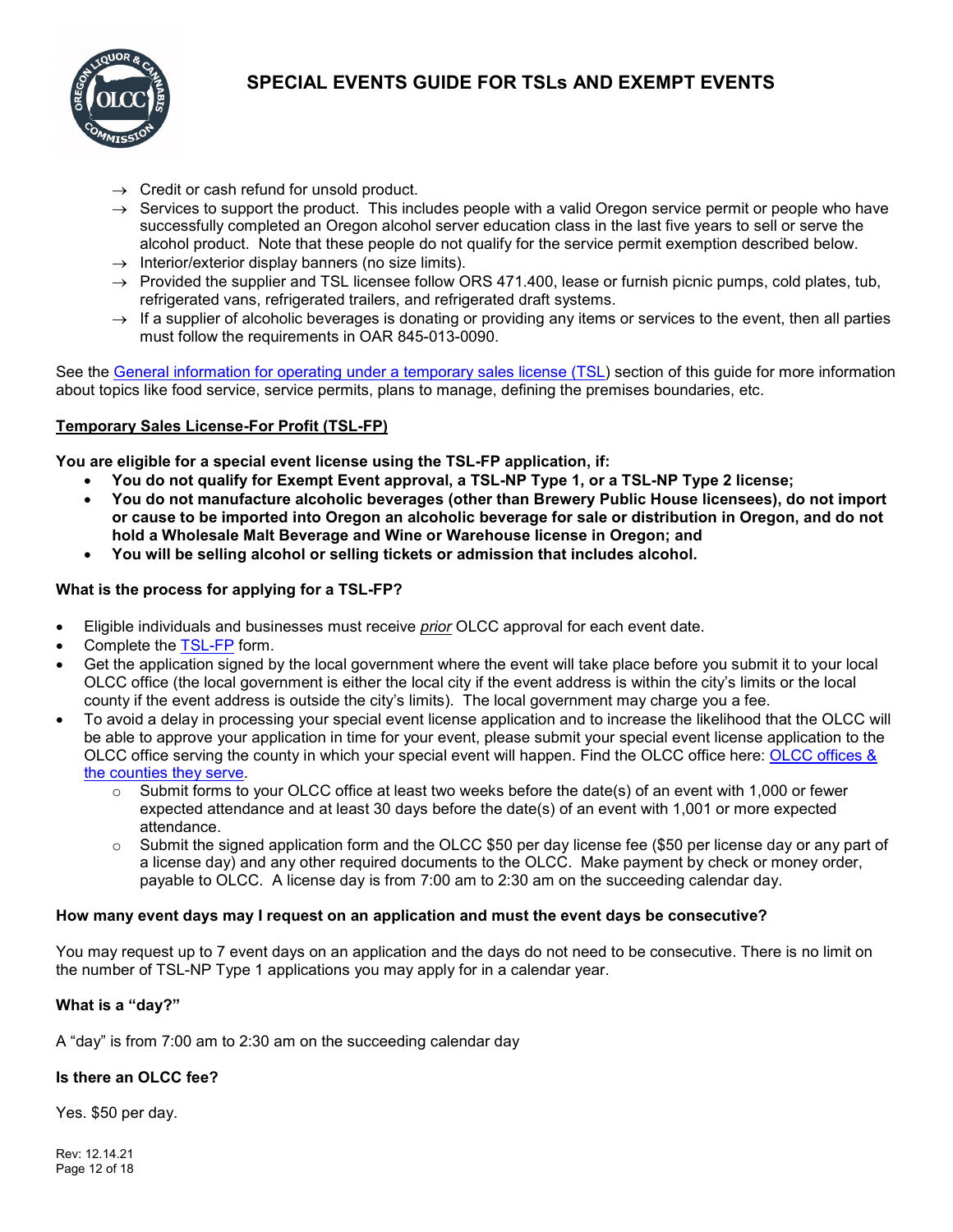

# **Do I need approval from anyone other than OLCC for my event?**

Yes. You must take your application to the local government where the event will take place. The local government is either the local city if the event address is within the city's limits or the local county if the event address is outside the city's limits. The local government may charge a fee.

# **What can I do with the TSL-FP license?**

- Sell at retail distilled spirits, malt beverages, wine, and cider by the drink for consumption in the special event licensed area.
- Sell at retail factory-sealed containers of malt beverage, wine, and cider meant for drinking off of the special event licensed area. Note: you may not sell bottles of distilled liquor.
- Sell at retail malt beverages, wine, or cider in a securely covered container (growlers) meant for drinking off of the special event licensed area. The container may not hold more than two gallons.
- Auction (but not raffle) at retail factory-sealed containers of malt beverage, wine, and cider (but not distilled liquor) for consumption off the premises.
- Auction (but not raffle) at retail open containers of alcohol for consumption on the premises.
- Deliver malt beverages, wine or cider. Deliveries must occur during the period of the special event license.
- Marijuana use is not allowed: The use of marijuana (both recreational and medical) is not allowed on your special event licensed premises.

# **How may I obtain alcohol to sell at my event?**

You may sell alcoholic beverages purchased from Oregon:

- Wholesale Malt Beverage and Wine licensees
- Winery licensees
- Growers Sales Privilege licensees
- **Brewery Licensees**
- Brewery-Public house licensees
- Oregon liquor stores

You may NOT accept donated product from any source, including manufacturer or wholesaler licensees.

See the [General information for operating under a temporary sales license \(TSL\)](#page-12-0) section of this guide for more information about topics like food service, service permits, plans to manage, defining the premises boundaries, etc.

# <span id="page-12-0"></span>**General information for operating under a temporary sales license (TSL)**

# **What do I need to include as part of the temporary sales license area?**

The OLCC will license the area where alcoholic beverages will be sold and consumed. The licensed area is also called the licensed premises.

The sale, service, and consumption of alcoholic beverages is allowed only within the licensed area. The only *open container* of alcoholic beverages allowed to leave the licensed area is malt beverage, wine, and cider in a securely covered container (growler).

Sometimes, you may have an event that has areas (like craft booths, food booths, music stages, amusement rides, etc.) where you don't want to allow the sale, service, and consumption of alcohol. For those events, the OLCC will license only the area where the alcohol will be sold or consumed.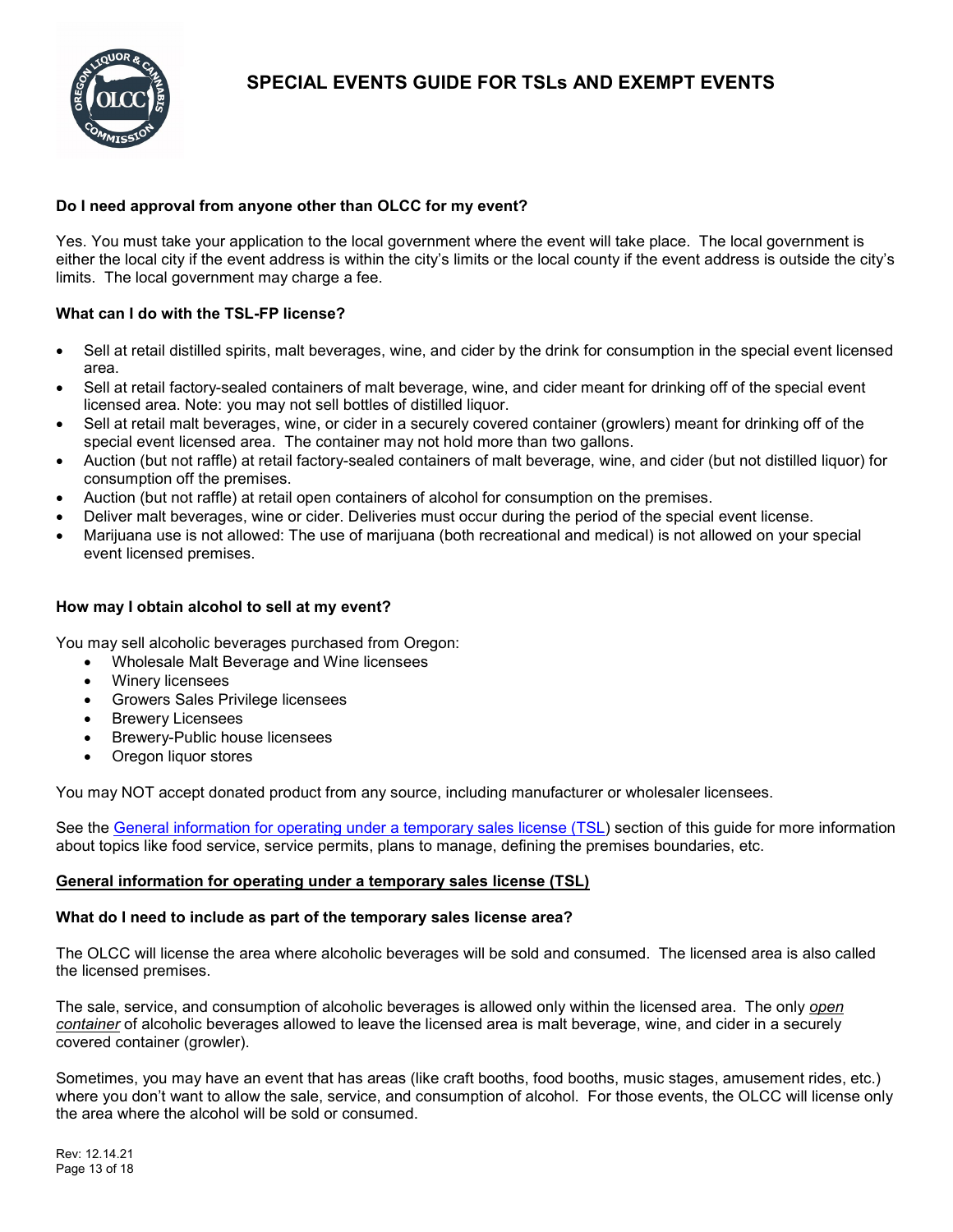

As part of your application, you will be required to identify the licensed area and the boundaries of the licensed area.

## <span id="page-13-0"></span>**How do I identify the licensed area and the boundaries of the licensed area?**

As part of approving a TSL application, the OLCC is required to make sure that the licensed area and the boundaries of the licensed area are clearly defined.

Showing the licensed area and describing how the boundaries will be identified is usually not difficult when the licensed area is a building, room, or area with boundaries clearly defined by such things as a wall or fence.

For areas with no clearly defined boundaries, such as an outdoor licensed area, you must submit a drawing showing the licensed area(s) and describing how the boundaries of the licensed area(s) will be identified.

### Boundaries of a licensed area

When some or all of the boundaries of the licensed area will not be permanent, and you or the OLCC will require the licensed area to be enclosed, you must use a barrier of sufficient height, sturdiness, and immovability that will allow people to enter and exit only through specific points. Examples are a fence, a double-fence (sometimes called a "moat system"), a wall, and a tent. A sufficient barrier will also help to prevent alcohol from leaving the licensed area.

Such a structure may be portable (set-up and take-down) but it should not be easily moveable after it is set-up. Low height and low sturdiness will tend to make the structure less reliable as a barrier (and may require you to use more people to monitor it to make sure that it is serving its purpose).

# **Must I submit a written plan showing how I will adequately manage a TSL licensed area?**

With some events the OLCC will contact you and require you to submit a written plan showing how you will adequately manage the area(s) where alcohol will be sold or consumed to

- 1. Prevent problems and violations;
- 2. Prevent minors (a person under the age of 21) from obtaining alcohol and from gaining access to any portion of the licensed area prohibited to minors; and
- 3. Control alcohol consumption by adults.

# **May I prohibit minors from part or all of the licensed area?**

Yes, you may prohibit minors from part of all of the licensed area.

When a licensed area is prohibited to minors (people under the age of 20), this means that all minors are prohibited from the licensed area unless any of the following exceptions apply:

- A minor vendor or contractor, who is other than the licensee's employee and who has a legitimate business purpose, may be in an area prohibited to minors, but only during the time it takes to perform the specific job function. Examples of this include a minor plumber making repairs and a minor vendor making a product delivery.
- A minor entertainer who qualifies under OAR 845-006-0335(6).
- If the licensee allows it, a minor patron may be in the immediate company of his/her spouse or domestic partner who is at least 21 years of age; however, the minor may not buy, possess, or drink alcoholic beverages.
- If your event has licensed areas prohibited to minors **and** licensed areas where minors are allowed, minor employees and minor service permittees working in the area where minors are allowed may enter the area prohibited to minors to perform specific job functions, but only during the time it takes to perform the specific job function. If your event has only a licensed area that is prohibited to minors, this exception will not apply to your event (this means minor employees and minor service permittees may not be in the area prohibited to minors). [Note: see the section later in this guide that addresses the age of service permittees.]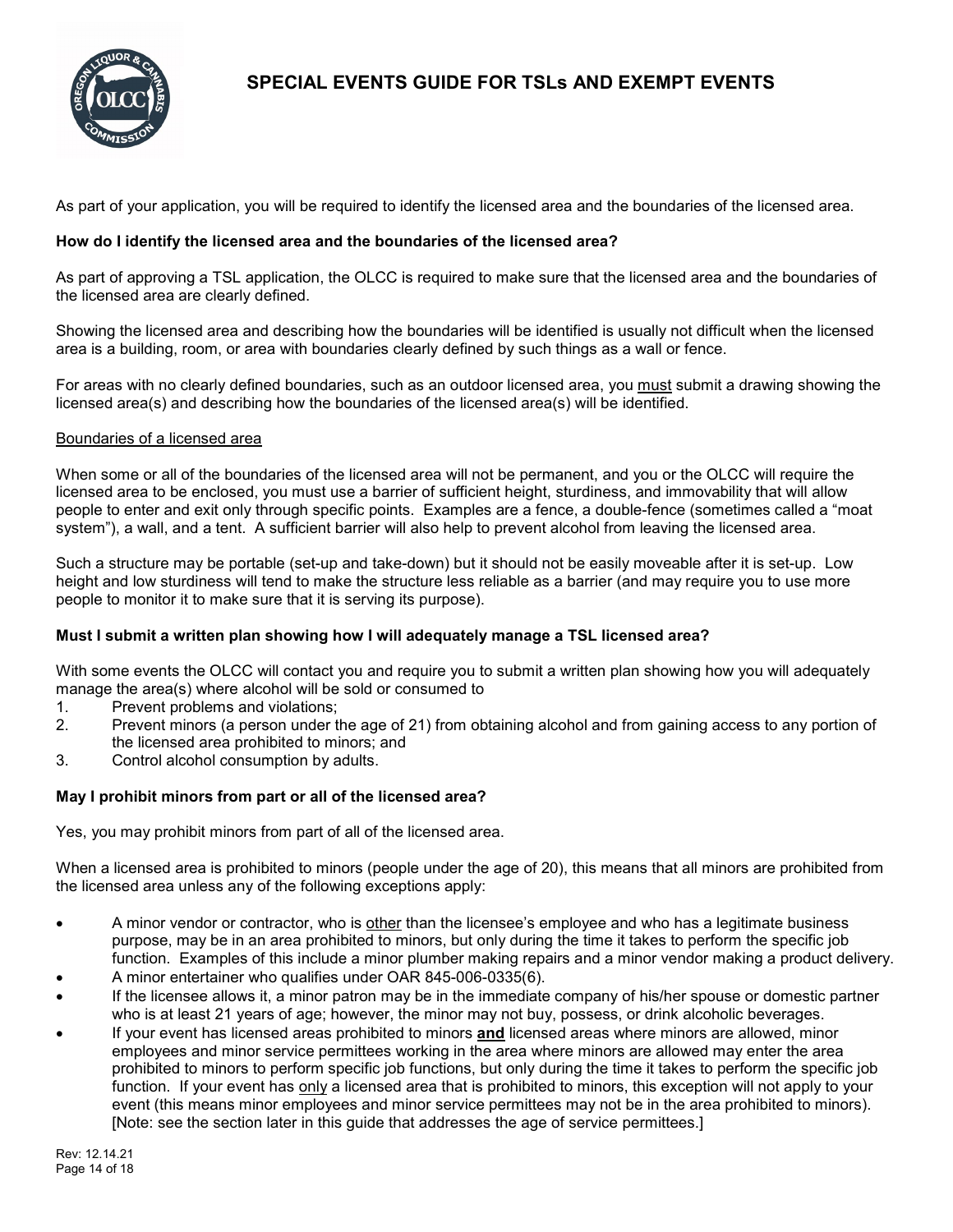

# **What are some ideas for preventing minor patrons from obtaining alcohol and from gaining access to any portion of the licensed area prohibited to minors?**

For a licensed area prohibited to minors (also known as a "confined" area):

• Confine the sale, service, and consumption of alcohol to an area and then prohibit minors from entering that area and prohibit alcohol from leaving that area.

For a licensed area where minors are allowed and where adults will be allowed to walk around the entire licensed area while consuming alcohol:

- Limit the number of alcoholic drinks one person may have at one time.
- Limit the amount of alcohol in one drink.
- Don't sell containers holding large quantities of alcohol such as pitchers of beer, buckets of beer, carafes of wine, etc.
- Limit the time when the sale, service, and consumption of alcohol will be allowed.
- Prohibit minors from certain times.
- Have a level of lighting at all times sufficient to monitor patrons (for example, a level of lighting sufficient to read common newspaper print).
- Have a sufficient number of people at all times to adequately monitor patrons.
- Use machines to check ID.
- Have a method for identifying adults and minors (such as wristbands, hand-stamping, etc.).

# **Do security professionals need to be DPSST-certified?**

The Oregon Department of Public Safety Standards and Training (DPSST) administers the certification/licensure of private security professionals in accordance with ORS 181.870-991. The private security industry is regulated to ensure that the interests of the public are adequately served and protected and to uphold the professionalism and integrity of the industry.

A person acting as a private security professional without DPSST certification may be criminally cited by the police.

A TSL licensee using a private security professional without DPSST certification may be sanctioned by the OLCC or the police.

A private security professional is an individual who performs, as the individual's primary responsibility, any one or combination of security services as described below. If these duties are performed for consideration, the individual must be certified by the DPSST:

- The observation and reporting of any unlawful activity.
- The prevention of theft or misappropriation of any goods, money or other items of value.
- The protection of individuals or property, including but not limited to proprietary information, from harm or misappropriation.
- The control of access to premises being protected.
- The taking of enforcement action by lawfully detaining persons or placing persons under citizen's arrest.
- Providing canine services for the purposes of guarding or detection.
- Taking enforcement action by detaining or placing persons under arrest as authorized by the person's employer as part of the person's employment. ORS 133.225.

How does a person apply for a security professional certification or license?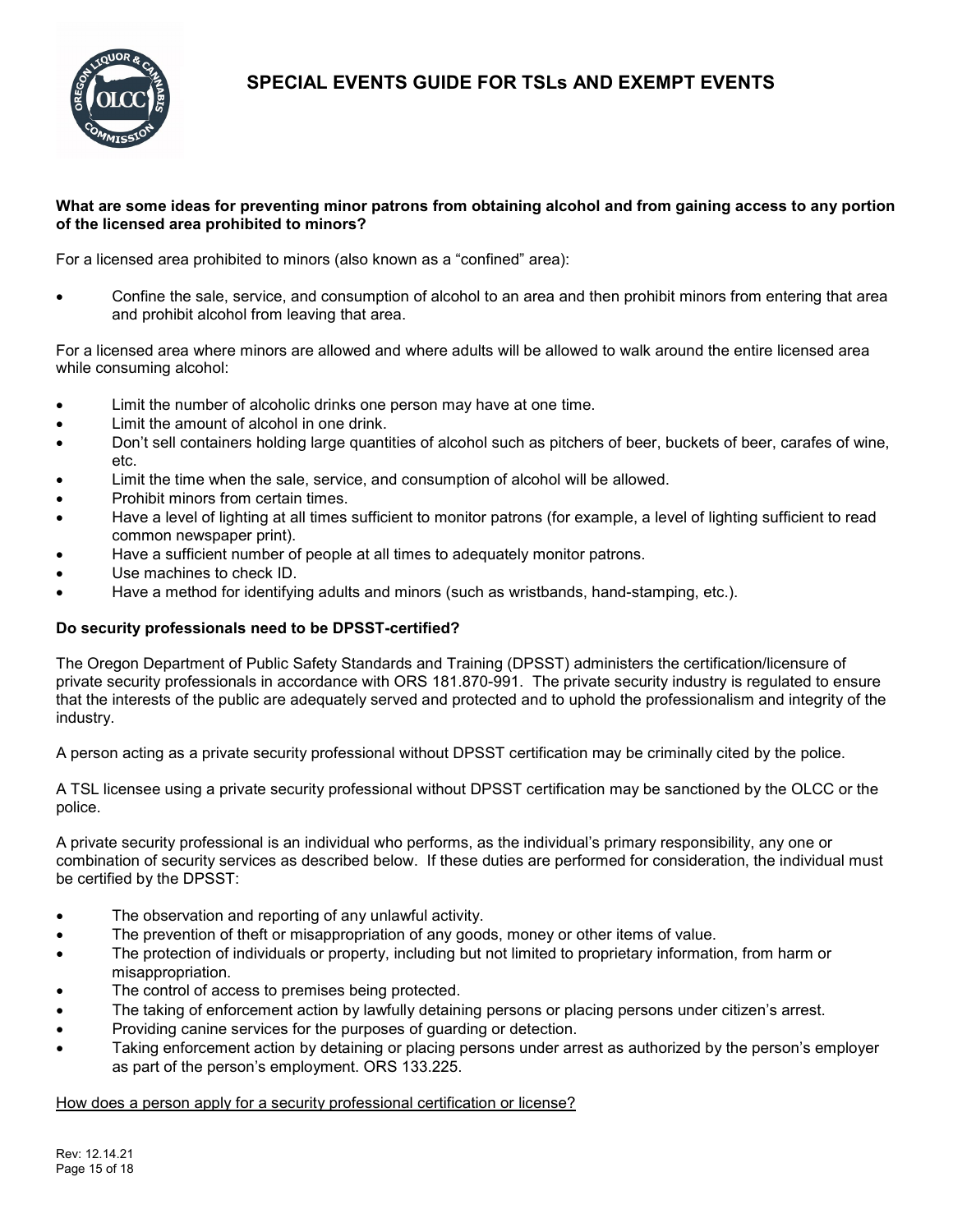

An applicant must complete an application packet, attend required training, and submit forms and fees to DPSST for processing. Applications are available from the DPSST Private Security Unit via:

- The [DPSST](https://www.oregon.gov/dpsst/Pages/default.aspx) website: DPSST
- Phone at 503-378-8531

The application packet includes an application and two fingerprint cards. Training can be obtained from certified Private Security Instructors. Upon request to DPSST, a list of instructors will be sent to you.

## **What are the OLCC Service Permit requirements for a TSL?**

When the holder of the TSL is a nonprofit or charitable organization registered in Oregon as described above:

- If the person selling or serving the alcohol is a representative of manufacturer/wholesaler of alcohol the person must have either:
	- $\rightarrow$  A valid Oregon service permit; or
	- $\rightarrow$  Passed an Oregon alcohol server education course within five years prior to the date of the event.
- If the person selling or serving the alcohol is not a representative of manufacturer/wholesaler of alcohol the person must have:
	- $\rightarrow$  A valid Oregon service permit; or
	- $\rightarrow$  Passed an Oregon alcohol server education course within five years prior to the date of the event; or
	- $\rightarrow$  Attended a training provided by the organization and have read, signed, and dated the OLCC brochure What Every Volunteer Alcohol Server Needs to Know. (This form is available on the OLCC web site.)

When the holder of the TSL is a political committee that has filed a statement of organization under ORS 260.039 or 260.042, an agency of the State, or a local government or an agency or department of a local government:

- If the person selling or serving the alcohol is a representative of manufacturer/wholesaler of alcohol the person must have either:
	- $\rightarrow$  A valid Oregon service permit; or
	- $\rightarrow$  Passed an Oregon alcohol server education course within five years prior to the date of the event.
- If the person selling or serving the alcohol is not a representative of manufacturer/wholesaler of alcohol the person must have:
	- $\rightarrow$  A valid Oregon service permit; or
	- $\rightarrow$  Under limited circumstances the OLCC may be able to approve an exception.

When the holder of the TSL is **OTHER THAN** a nonprofit or charitable organization registered in Oregon, a political committee that has filed a statement of organization under ORS 260.039 or 260.042, an agency of the State, or a local government or an agency or department of a local government:

- The person selling or serving the alcohol must have:
	- $\rightarrow$  A valid Oregon service permit; or
	- $\rightarrow$  Under limited circumstances the OLCC may be able to approve an exception.

### **What is the minimum age of an alcohol server?**

Generally, alcohol servers must be at least 21 years of age.

However, when your event has licensed areas prohibited to minors **and** licensed areas where minors are allowed, the following two exceptions apply (if your event has only a licensed area that is prohibited to minors then the following exceptions will not apply; therefore, minor employees and minor service permittees may not be in the area prohibited to minors):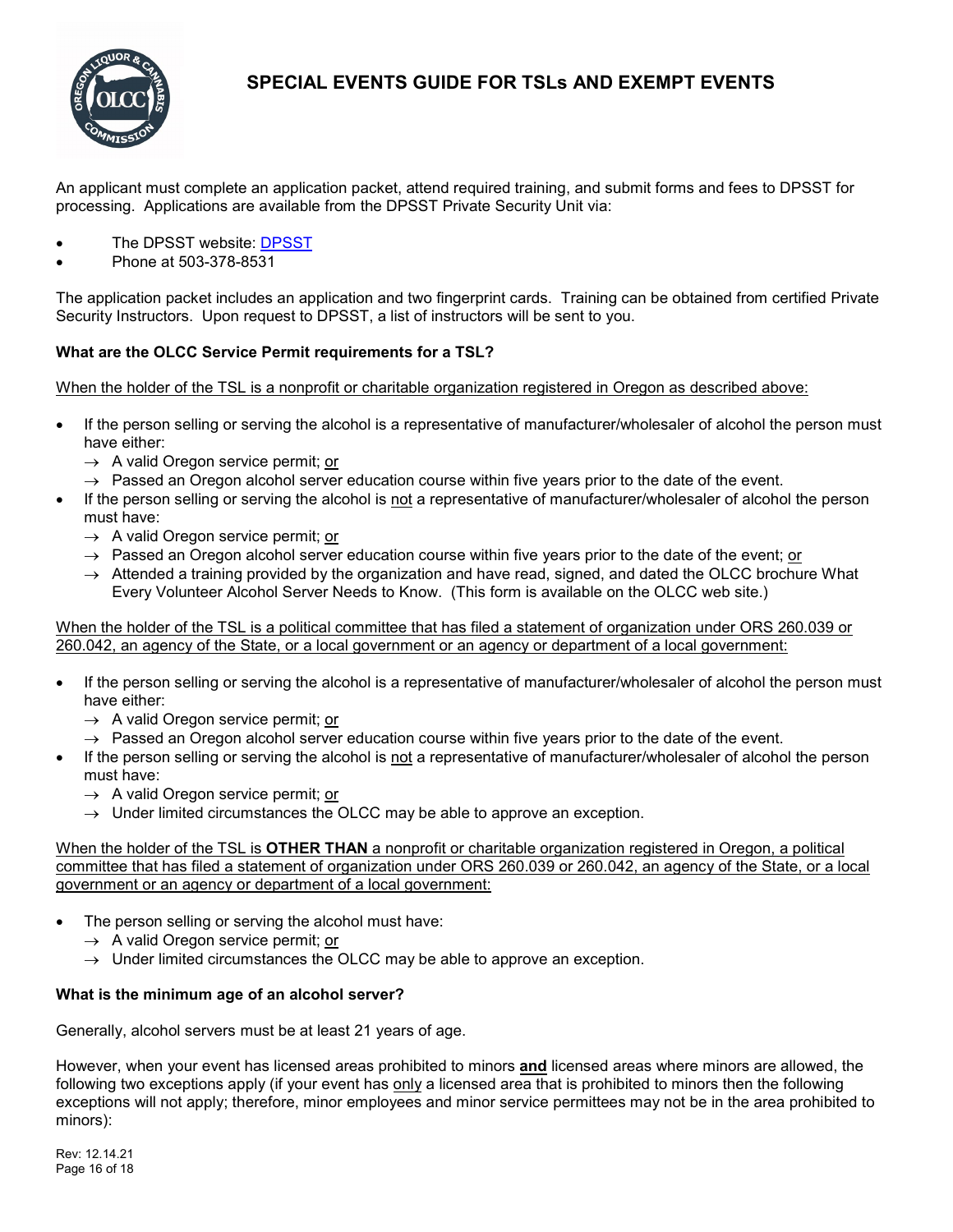

- In areas not prohibited to minors, alcohol servers who are 18, 19, and 20 years of age may take orders for and serve alcohol in conjunction with food service and sell tokens or scrip to be redeemed for alcohol.
- In areas prohibited to minors:
	- → Alcohol servers who are 18, 19, and 20 years of age may order and pick up drinks (but **not** mix or pour drinks) for service in the area(s) where minors are allowed; and
	- $\rightarrow$  Any person who is 18, 19, or 20 years of age may perform non-alcohol related duties, such as: restock non-alcohol supplies; set and clear tables; and deliver food orders (but **not** take food orders). However, these people shall not remain in the prohibited area longer than is necessary to perform these duties.

## <span id="page-16-0"></span>**What are the food requirements for a TSL?**

### What Amount Of Food Must I Provide?

- **ONE SUBSTANTIAL FOOD ITEM**: The OLCC must determine that the clearly dominant emphasis is food service at all times and in all areas where alcohol service is available in order for you to provide only one substantial food item. The OLCC will work with you to make this determination prior to approving your application.
- **TWO SUBSTANTIAL FOOD ITEMS**: If the clearly dominant emphasis is **not** food service and you **don't** provide distilled spirits at the event you must provide at all times and in all areas where alcohol service is available at least two different substantial food items.
- **THREE SUBSTANTIAL FOOD ITEMS**: If the clearly dominant emphasis is **not** food service and you provide distilled spirits at the event you must provide at all times and in all areas where alcohol service is available at least three different substantial food items.

### What Is A Substantial Food Item?

This is a food item that is typically served as a main course or entrée. Some examples are fish, steak, chicken, pasta, pizza, and sandwiches. Side dishes, appetizer items, dessert items, and snack items such as popcorn, peanuts, chips and crackers do not qualify as substantial food items.

### What Does "Different" Mean?

"Different" means substantial food items that the OLCC determines differ in their primary ingredients or method of preparation. For example, a turkey sandwich differs from a salami sandwich, a beef burger differs from a turkey burger, and fried chicken differs from baked chicken. Different sizes of the same item are not considered different. The OLCC will work with you to make this determination prior to approving your application.

### What Does It Mean To Provide Food Service "At All Times And In All Areas Where Alcohol Service Is Available"?

Patrons must be able to obtain food service inside the special event licensed area. You may use either of the following two methods to provide food service:

- Within all areas where alcohol service is available, have the minimum required food items available for patrons at all times; or
- Within all areas where alcohol service is available, have a menu of the minimum required food items (plus any other items you may choose to include) available for patrons at all times and be able to provide the food items in the area if a patron chooses to order food. The food items could be kept at a location other than the area where the alcohol is served; however, you must be able to provide the food items to the patron in the area where alcohol service is available.

### Is providing tastings of alcohol considered providing alcohol service?